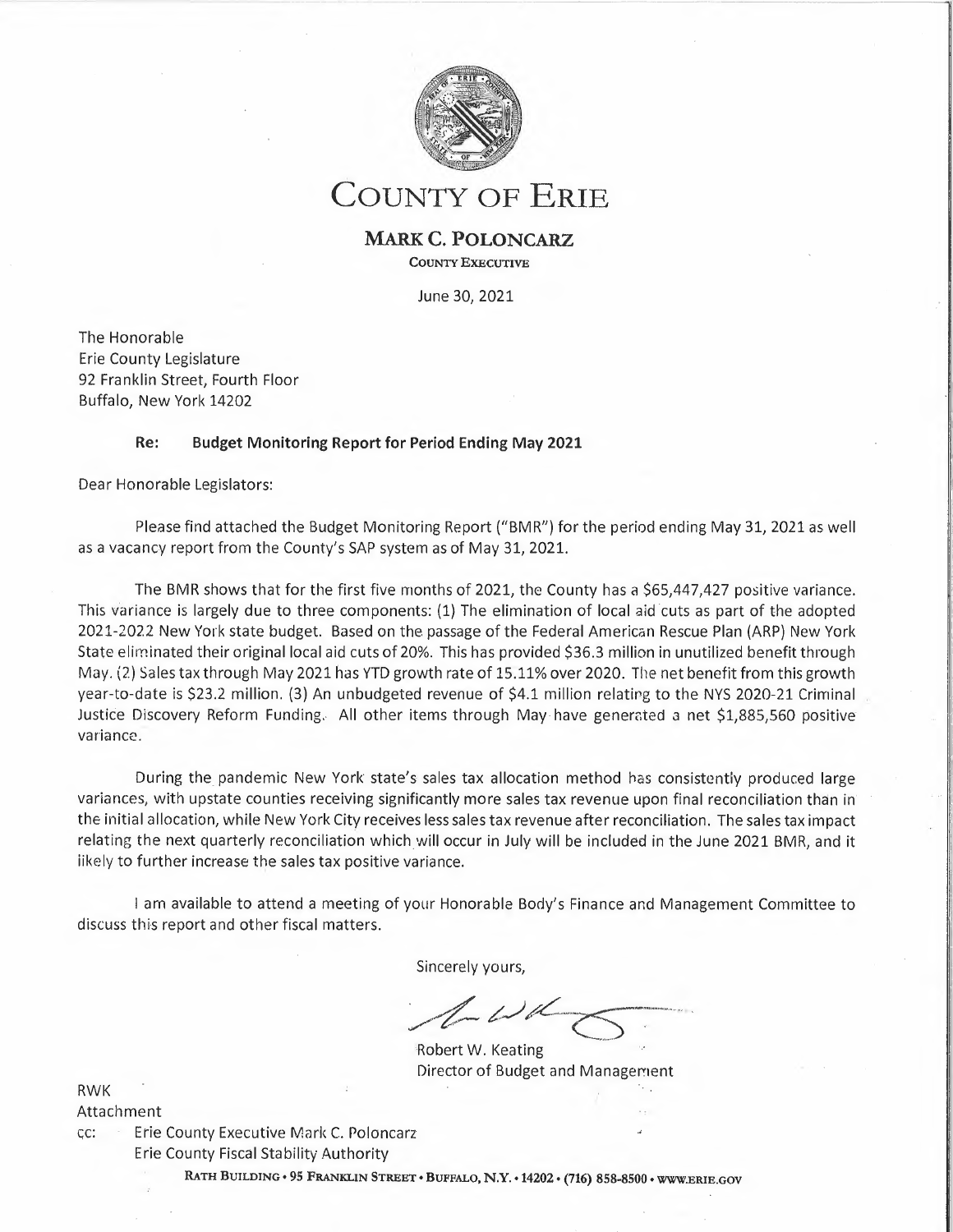| <b>Annual Budget</b>      | <b>Period Budget</b><br>January-May | <b>Actuals</b><br>January-May | Period<br>Available<br><b>Budget</b> | % of Period<br><b>Budget</b><br>Consumed | Annual<br>Available<br><b>Budget</b> |             |
|---------------------------|-------------------------------------|-------------------------------|--------------------------------------|------------------------------------------|--------------------------------------|-------------|
|                           |                                     |                               |                                      |                                          |                                      |             |
| 286, 178, 342-            | 286, 178, 342-                      | 286, 178, 342-                | $\overline{0}$                       | 100%                                     | 0                                    | 100%        |
| 14,303,669-               | 6,005,110-                          | 4,777,646-                    | 1,227,464-                           | 80%                                      | 9,526,023-                           | 33%         |
| 457, 552, 159-            | 183,020,864-                        | 207, 335, 185-                | 24,314,321                           | 113%                                     | 250, 216, 974-                       | 45%         |
| 316, 149, 457-            | 126, 457, 196-                      | 143,257,378-                  | 16,800,182                           | 113%                                     | 172,892,079-                         | 45%         |
| 41,933,322-               | 16,128,176-                         | 16,875,324-                   | 747,148                              | 105%                                     | 25,057,997-                          | 40%         |
| 32,724,656-               | 18,388,171-                         | 18,485,394-                   | 97,223                               | 101%                                     | 14,239,262-                          | 56%         |
| 10,000,000-               |                                     |                               |                                      | 0%                                       | 10,000,000-                          | $0\%$       |
| 1,158,841,605-            | 636, 177, 860-                      | 676,909,270-                  | 40,731,411                           | 106%                                     | 481,932,334-                         | 58%         |
| 169,434,009-              | 70,507,661-                         | 57,250,384-                   | 13,257,277-                          | 81%                                      | 112, 183, 625-                       | 34%         |
| 154,605,474-              | 45,873,382-                         | 78,976,022-                   | 33,102,640                           | 172%                                     | 75,629,452-                          | 51%         |
| 665,783-                  | 665,783-                            | 673,681                       | 7,898                                | 101%                                     | 7,898                                | 101%        |
| 1,483,546,871-            | 753,224,686-                        | 813,809,357-                  | 60,584,671                           | 108%                                     | 669,737,513-                         | 55%         |
| 224,343,749<br>21,792,432 | 92,060,343<br>9,685,491             | 85,536,823<br>10,261,848      | 6,523,520<br>576,357-                | 93%<br>106%                              | 138,806,926<br>11,530,584            | 38%<br>47%  |
| 3,665,142-                | 1,494,209-                          |                               | 1,494,209-                           | 0%                                       | 3,665,142-                           | $0\%$       |
| 242,471,039               | 100,251,625                         | 95,798,671                    | 4,452,954                            | 96%                                      | 146,672,368                          | 40%         |
| 128,295,028               | 52,858,221                          | 48,589,361                    | 4,268,861                            | 92%                                      | 79,705,667                           | 38%         |
| 10,212,882                | 3,944,903                           | 2,354,289                     | 1,590,614                            | 60%                                      | 7,858,593                            | 23%         |
| 29,435,586                | 10,506,793                          | 9,514,053                     | 992,740                              | 91%                                      | 19,921,534                           | 32%         |
| 518,327,971               | 215,910,193                         | 230,904,234                   | 14,994,041-                          | 107%                                     | 287, 423, 737                        | 45%         |
| 2,789,841                 | 1,078,952                           | 950,758                       | 128,194                              | 88%                                      | 1,839,083                            | 34%         |
| 54,627,298                | 34,375,076                          | 34,610,448                    | 235,372-                             | 101%                                     | 20,016,850                           | 63%         |
| 455,464,987               | 160,739,267                         | 152, 120, 541                 | 8,618,725                            | 95%                                      | 303,344,446                          | 33%         |
| 52,058,461                | 25,291,657                          | 25,251,578                    | 40,080                               | 100%                                     | 26,806,883                           | 49%         |
| 1,122,917,027             | 451,846,841                         | 455,705,901                   | 3,859,060-                           | 101%                                     | 667,211,126                          | 41%         |
| 1,493,683,094             | 604,956,688                         | 600,093,932                   | 4,862,755                            | 99%                                      | 893,589,162                          | 40%         |
|                           |                                     |                               |                                      |                                          |                                      |             |
|                           | 10,136,223                          | 148,267,998-                  | 213,715,425-                         | 65,447,427                               |                                      | 223,851,648 |

## **January-May 2021 Budget Monitoring Report (BMR)**

**Note on the BMR:** 

The BMR helps the Budget Office identify, understand and resolve financial issues that may emerge during the year. The positive period variance indicated should not be interpreted as a projection of a year-end positive balance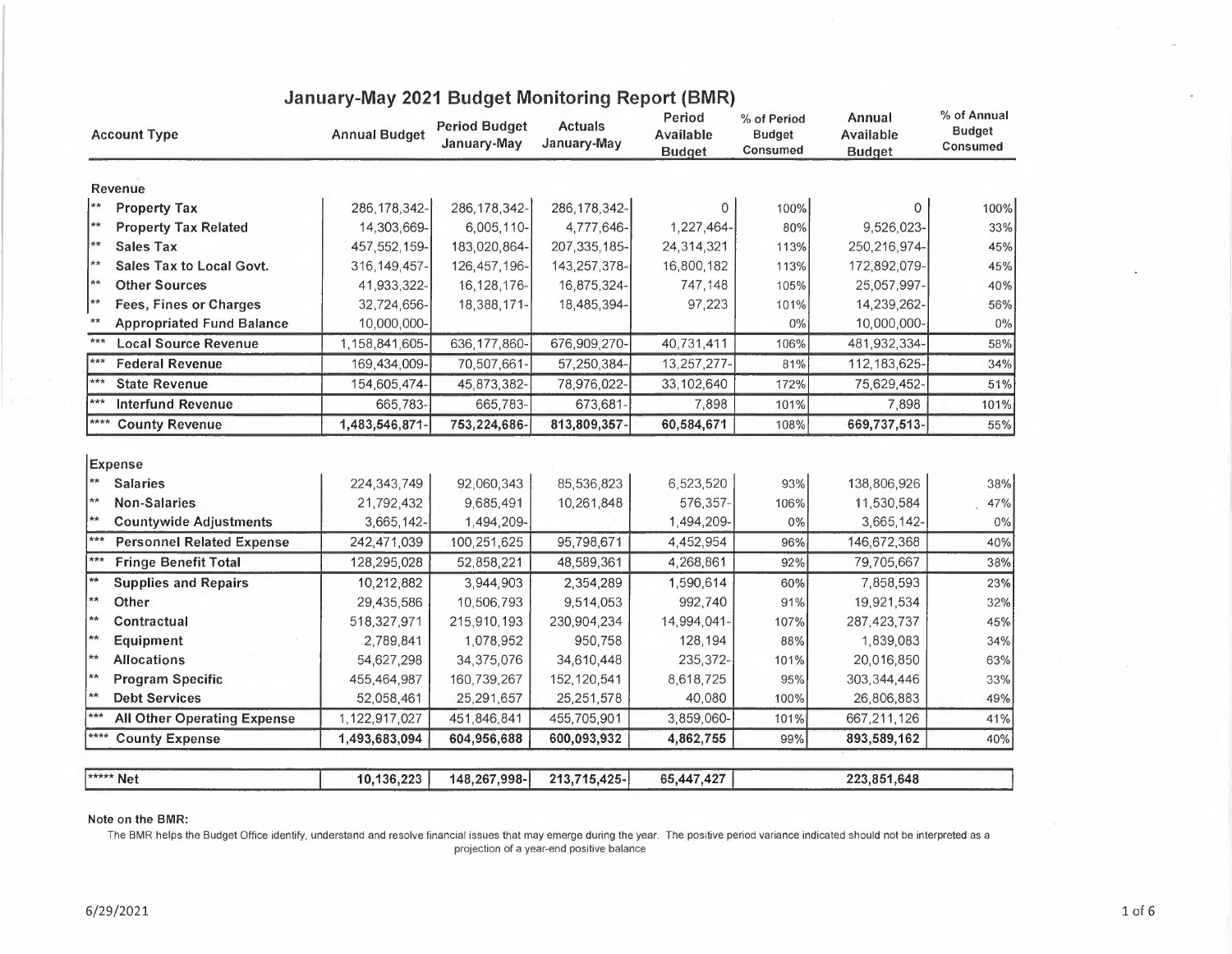|                                                           |                                   |                              | January-May 2021 Budget Monitoring Report |                         |                       |                                   |                                          |                                                                                                                                                                                         |
|-----------------------------------------------------------|-----------------------------------|------------------------------|-------------------------------------------|-------------------------|-----------------------|-----------------------------------|------------------------------------------|-----------------------------------------------------------------------------------------------------------------------------------------------------------------------------------------|
| <b>Account Type</b>                                       | Annual Budget                     | Period Budget<br>January-May | Actuals<br>January-May                    | Period<br>Available     | % of Period<br>Budget | Annual<br>Available               | % of Annual<br><b>Budget</b><br>Consumed | Comments/Key Items                                                                                                                                                                      |
|                                                           |                                   |                              |                                           | <b>Budget</b>           | Consumed              | Budget                            |                                          |                                                                                                                                                                                         |
| Revenue                                                   |                                   |                              |                                           |                         |                       |                                   |                                          |                                                                                                                                                                                         |
| 400000 Real Property Taxes                                | (286, 178, 342)                   | (286, 178, 342)              | (286, 178, 342)                           | 0                       | 100.00%               | 0                                 | 100.00%                                  |                                                                                                                                                                                         |
| Property Tax                                              | (286, 178, 342)                   | (286, 178, 342)              | (286, 178, 342)                           | $\Omega$                | 100.00%               | $\Omega$                          | 100.00%                                  |                                                                                                                                                                                         |
| 400010 Exemption Removal<br>400030 Gn/Sale-Tax Acq Prop   | (876, 148)                        | (876, 148)                   | (1,077,342)<br>$\circ$                    | 201,194                 | 122.96%<br>0.00%      | 201,194<br>(7,000)                | 122.96%<br>0.00%                         |                                                                                                                                                                                         |
| 400040 Other Pay/Lieu-Tax                                 | (7,000)<br>(5, 140, 000)          | (1, 167)<br>(5,031,667)      | (3,589,562)                               | (1, 167)<br>(1,442,105) | 71.34%                | (1,550,438)                       | 69.84%                                   |                                                                                                                                                                                         |
| 400050 Int&Pen on R P Taxes                               | (12, 733, 993)                    | (183, 018)                   | (183, 018)                                | $\circ$                 | 100.00%               | (12, 550, 975)                    | 1.44%                                    |                                                                                                                                                                                         |
| 400060 Omitted Taxes                                      | (1,780)                           | (1,780)                      | (16, 394)                                 | 14,614                  | 920.99%               | 14,614                            | 920.99%                                  |                                                                                                                                                                                         |
| 466060 Prop Tax Rev Adjust                                | 4,455,252                         | 88,670                       | 88,670                                    | 0                       | 100.00%               | 4,366,582                         | 1.99%                                    |                                                                                                                                                                                         |
| **<br>Property Tax Related                                | (14, 303, 669)                    | (6,005,110)                  | (4, 777, 646)                             | (1, 227, 464)           | 79.56%                | (9,526,023)                       | 33.40%                                   |                                                                                                                                                                                         |
| 402000 Sales Tax EC Purp                                  | (172, 531, 111)                   | (69,011,241)                 | (78, 179, 544)                            | 9,168,303               | 113.29%               | (94, 351, 567)                    |                                          | Sales Tax<br>45.31% County Share of Sales Tax is showing a large<br>positive variance at the end of May.                                                                                |
| 402100 1% Sales Tax-EC Purp                               | (162,893,514)                     | (65, 155, 480)               | (73,811,641)                              | 8,656,161               | 113.29%               | (89,081,873)                      | 45.31%                                   | Payments included as part of the 2nd gtr<br>2021 reconciliation by NYS Tax will be<br>known in July and will be included in the                                                         |
| 402120 .25% Sales Tax                                     | (40, 709, 178)                    | (16, 284, 714)               | (18.448,000)                              | 2,163,286               | 113.28%               | (22, 261, 178)                    | 45.32%                                   | calculation of the budget variance to be<br>reported in the June 2021 BMR. The Div. of<br>Budget will continue to closely monitor sales<br>tax in order to ascertain the overall impact |
| 402130 .5% Sales Tax                                      |                                   | (32, 569, 429)               | (36,896,000)                              | 4,326,571               | 113.28%               |                                   | 45.32%                                   | on the 2021 budget.                                                                                                                                                                     |
| $**$<br>Sales Tax                                         | (81, 418, 356)<br>(457, 552, 159) | (183, 020, 864)              | (207, 335, 185)                           | 24,314,321              | 113.29%               | (44, 522, 356)<br>(250, 216, 974) | 45.31%                                   |                                                                                                                                                                                         |
| 402140 Sales Tax to Loc Gov                               | (316, 149, 457)                   | (126, 457, 196)              | (143, 257, 378)                           | 16,800,182              | 113.29%               | (172, 892, 079)                   | 45.31%                                   |                                                                                                                                                                                         |
| Sales Tax to Local Govt.                                  | (316, 149, 457)                   | (126, 457, 196)              | (143, 257, 378)                           | 16,800,182              | 113.29%               | (172, 892, 079)                   | 45.31%                                   |                                                                                                                                                                                         |
| 402300 Hotel Occupancy Tax                                | (9,562,689)                       | (2,434,454)                  | (1,470,195)                               | (964, 259)              | 60.39%                | (8,092,494)                       | 15.37%                                   |                                                                                                                                                                                         |
| 402500 Off Track Par-Mu Tax                               | (396, 286)                        | (165, 119)                   | (317, 722)                                | 152,603                 | 192.42%               | (78, 564)                         | 80.17%                                   |                                                                                                                                                                                         |
| 402510 Video Lottery Aid                                  | (288, 560)                        | 0                            | 0                                         | $\circ$                 | 0.00%                 | (288, 560)                        | 0.00%                                    |                                                                                                                                                                                         |
| 402610 Medical Marj Exc Tax                               | (183, 888)                        | (76, 620)                    | (121, 602)                                | 44,982                  | 158.71%               | (62, 286)                         | 66.13%                                   |                                                                                                                                                                                         |
| 415010 Post Mortem Toxicol                                | (14, 450)                         | (6,021)                      | (29, 539)                                 | 23,518                  | 490.61%               | 15,089                            | 204.42%                                  |                                                                                                                                                                                         |
| 415100 Real Property Trans                                | (201, 200)                        | (83, 833)                    | (87, 498)                                 | 3,665                   | 104.37%               | (113, 702)                        | 43.49%                                   |                                                                                                                                                                                         |
| 415160 Mortgage Tax<br>415360 Legal Settlements           | (557, 451)<br>0                   | (232, 271)<br>0              | (232, 271)<br>(26)                        | $\circ$<br>26           | 100.00%<br>0.00%      | (325, 180)<br>26                  | 41.67%<br>0.00%                          |                                                                                                                                                                                         |
| 415500 Prisoner Transport                                 | (17,000)                          | (7,083)                      | (14, 298)                                 | 7,214                   | 201.85%               | (2,702)                           | 84.10%                                   |                                                                                                                                                                                         |
| 415620 Commissary Reimb                                   | (115, 763)                        | (48, 235)                    | (48, 225)                                 | (10)                    | 99.98%                | (67, 538)                         | 41.66%                                   |                                                                                                                                                                                         |
| 415622 Jail Phone Revenue                                 | (735, 623)                        | (735, 623)                   | (735, 623)                                | 0                       | 100.00%               | $\circ$                           | 100.00%                                  |                                                                                                                                                                                         |
| 416540 Insurance                                          | 0                                 | 0                            | $\Omega$                                  | 0                       | 0.00%                 | 0                                 | 0.00%                                    |                                                                                                                                                                                         |
| 416570 Post Exposure Rabies                               | (133,048)                         | (55, 437)                    | (55, 438)                                 | 1                       | 100.00%               | (77, 610)                         | 41.67%                                   |                                                                                                                                                                                         |
| 416920 Medicd-Early Interve                               | (143, 640)                        | (59, 850)                    | (63, 415)                                 | 3,565                   | 105.96%               | (80, 225)                         | 44.15%                                   |                                                                                                                                                                                         |
| 417200 Day Care Repay Recov                               | (68, 550)                         | (28, 563)                    | (36,048)                                  | 7,485                   | 126.21%               | (32, 502)                         | 52.59%                                   |                                                                                                                                                                                         |
| 417500 Repay Em Ast/Adults                                | (226, 500)                        | (94, 375)                    | (71, 397)                                 | (22, 978)               | 75.65%                | (155, 103)                        | 31.52%                                   |                                                                                                                                                                                         |
| 417510 Repay Medical Asst                                 | (2, 296, 804)                     | (957,002)                    | (1,005,761)                               | 48,760                  | 105.10%               | (1, 291, 043)                     | 43.79%                                   |                                                                                                                                                                                         |
| 417520 Repay-Family Assist                                | (510, 847)                        | (212, 853)                   | (119,906)                                 | (92, 947)               | 56.33%                | (390, 941)                        | 23.47%                                   |                                                                                                                                                                                         |
| 417530 Repay-Foster Care/Ad                               | (1,975,380)<br>(6,478,017)        | (823,075)<br>(1,699,174)     | (847,990)                                 | 24,915<br>75,656        | 103.03%<br>104.45%    | (1, 127, 390)<br>(4,703,188)      | 42.93%<br>27.40%                         |                                                                                                                                                                                         |
| 417550 Repay-SafetyNetAsst<br>417560 Repay-Serv For Recip | (7, 303)                          | (3,043)                      | (1,774,829)<br>(3, 173)                   | 130                     | 104.26%               | (4, 130)                          | 43.44%                                   |                                                                                                                                                                                         |
| 417570 SNAP Fraud Incentives                              | (46, 283)                         | (19, 285)                    | (17, 874)                                 | (1, 411)                | 92.68%                | (28, 409)                         | 38.62%                                   |                                                                                                                                                                                         |
| 417580 Repaymts-Handi Child                               | $\circ$                           | 0                            | (77, 216)                                 | 77,216                  | 0.00%                 | 77,216                            | 0.00%                                    |                                                                                                                                                                                         |
| 418025 Recov-SafetyNet Bur                                | $\Omega$                          | $\Omega$                     | (11,920)                                  | 11,920                  | 0.00%                 | 11,920                            | 0.00%                                    |                                                                                                                                                                                         |
| 418030 Repayments-IV D Adm                                | (4,423,828)                       | (2,643,262)                  | (2,723,529)                               | 80,267                  | 103.04%               | (1,700,299)                       | 61.57%                                   |                                                                                                                                                                                         |
| 418110 Comm Coll Respreads                                | (7, 381, 088)                     | (7,381,088)                  | (2,981,087)                               | (4,400,001)             | 40.39%                | (4,400,001)                       | 40.39%                                   |                                                                                                                                                                                         |
| 418112 Comm Coll Resp. Adj.                               | 4,400,000                         | 4,400,000                    | 0                                         | 4,400,000               | 0.00%                 | 4,400,000                         | 0.00%                                    |                                                                                                                                                                                         |
| 418130 Comm Coll Reimb                                    | (61, 401)                         | (25, 584)                    | (12, 771)                                 | (12, 812)               | 49.92%                | (48, 630)                         | 20.80%                                   |                                                                                                                                                                                         |
| 418410 OCSE Medical Payments                              | (1,987,333)                       | (828,055)                    | (752, 154)                                | (75, 901)               | 90.83%                | (1, 235, 179)                     | 37.85%                                   |                                                                                                                                                                                         |
| 418430 Donated Funds                                      | (929,000)                         | (387,083)                    | (374, 166)                                | (12, 917)               | 96.66%                | (554, 834)                        | 40.28%                                   |                                                                                                                                                                                         |
| 420020 ECC Cap Cons-Otr Gvt<br>420499 OthLocal Source Rev | (95,000)                          | 0                            | 0<br>0                                    | 0                       | 0.00%                 | (95,000)                          | 0.00%                                    |                                                                                                                                                                                         |
| 420500 Rent-RI Prop-Concess                               | (94, 494)<br>(35, 485)            | (39, 373)<br>(14, 785)       | (17,067)                                  | (39, 373)<br>2,281      | 0.00%<br>115.43%      | (94, 494)<br>(18, 418)            | 0.00%<br>48.10%                          |                                                                                                                                                                                         |
| 420520 Rent-RI Prop-Rtw-Eas                               | (7,000)                           | (2,917)                      | (204)                                     | (2,712)                 | 7.01%                 | (6, 796)                          | 2.92%                                    |                                                                                                                                                                                         |
| 420550 Rent-663 Kensington                                | (12, 168)                         | (5,070)                      | (5,070)                                   | 0                       | 100.00%               | (7,098)                           | 41.67%                                   |                                                                                                                                                                                         |
| 420560 Rent-1500 Broadway                                 | (257, 760)                        | (107, 400)                   | (107, 312)                                | (88)                    | 99.92%                | (150, 448)                        | 41.63%                                   |                                                                                                                                                                                         |
| 421550 Forft Crime Proceed                                | (472, 561)                        | (183, 329)                   | (504, 460)                                | 321,131                 | 275.17%               | 31,899                            | 106.75%                                  |                                                                                                                                                                                         |
| 422000 Copies                                             | (8,500)                           | (3,542)                      | (4,308)                                   | 767                     | 121.65%               | (4, 192)                          | 50.69%                                   |                                                                                                                                                                                         |
| 422040 Gas Well Drill Rents                               | (5,500)                           | (2, 292)                     | (500)                                     | (1,792)                 | 21.82%                | (5,000)                           | 9.09%                                    |                                                                                                                                                                                         |
| 422050 E-Payable Rebates                                  | (215,000)                         | (89, 583)                    | (126, 770)                                | 37,187                  | 141.51%               | (88, 230)                         | 58.96%                                   |                                                                                                                                                                                         |
| 423000 Refunds P/Y Expenses                               | (1,000)                           | (417)                        | (456, 354)                                | 455,937                 | 109524.08%            | 455,354                           | 45635.40%                                |                                                                                                                                                                                         |
| 445000 Recovery Int - SID<br>445030 Int & Earn - Gen Inv  | (336, 357)                        | (140, 149)                   | (69, 897)                                 | (70, 252)<br>8,556      | 49.87%                | (266, 460)<br>(108, 169)          | 20.78%<br>45.94%                         |                                                                                                                                                                                         |
| 445031 Int & Earn - Cap Inv                               | (200, 100)<br>0                   | (83, 375)<br>0               | (91, 931)<br>(5)                          | 5                       | 110.26%<br>0.00%      | 5                                 | 0.00%                                    |                                                                                                                                                                                         |
| 445040 Int & Earn-3rd Party                               | (400,000)                         | (166, 667)                   | (18, 662)                                 | (148,005)               | 11.20%                | (381, 338)                        | 4.67%                                    |                                                                                                                                                                                         |
| 466000 Misc Receipts                                      | (357, 486)                        | (142, 286)                   | (79, 913)                                 | (62, 372)               | 56.16%                | (277, 573)                        | 22.35%                                   |                                                                                                                                                                                         |
| 466020 Minor Sale - Other                                 | (35,500)                          | (14, 792)                    | (15, 823)                                 | 1,032                   | 106.98%               | (19,677)                          | 44.57%                                   |                                                                                                                                                                                         |
| 466070 Refunds P/Y Expenses                               | (980,000)                         | (198, 333)                   | (621, 505)                                | 423,171                 | 313.36%               | (358, 495)                        | 63.42%                                   |                                                                                                                                                                                         |
| 466090 Misc Trust Fd Rev                                  | (41, 597)                         | (41,597)                     | (41, 597)                                 | $\circ$                 | 100.00%               | 0                                 | 100.00%                                  |                                                                                                                                                                                         |
| 466120 Other Misc DISS Rev                                | (3, 240)                          | (1, 350)                     | (1,589)                                   | 239                     | 117.68%               | (1,651)                           | 49.03%                                   |                                                                                                                                                                                         |
| 466130 Oth Unclass Rev                                    | (10,000)                          | (833)                        | (41, 953)                                 | 41,119                  | 5034.27%              | 31,953                            | 419.53%                                  |                                                                                                                                                                                         |
| 466150 Chlamydia Study Forms                              | (8,000)                           | (3, 333)                     | (1, 228)                                  | (2, 105)                | 36.84%                | (6, 772)                          | 15.35%                                   |                                                                                                                                                                                         |
| 466180 Unanticip P/Y Rev                                  | 0                                 | 0                            | (465,625)                                 | 465,625                 | 0.00%                 | 465,625                           | 0.00%                                    |                                                                                                                                                                                         |
| 466260 Intercept-LocalShare                               | (83, 239)                         | (34, 683)                    |                                           |                         |                       |                                   |                                          |                                                                                                                                                                                         |

 $\bar{t}$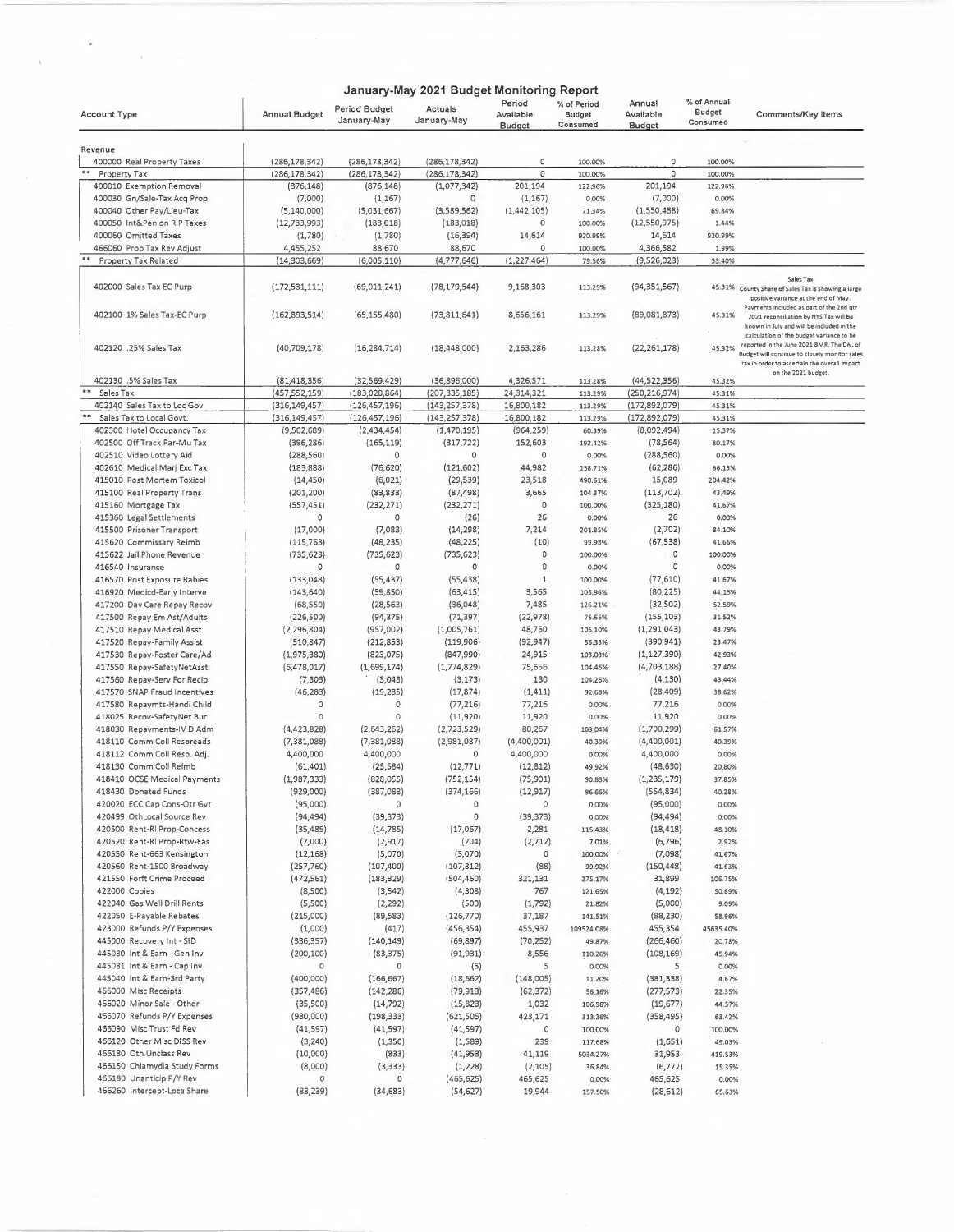|                  | 466280 Local Srce - ECMCC    | (22,000)           | (9, 167)        | (8, 180)       | (987)         | 89.24%  | (13, 820)      | 37.18%           |                                                                  |
|------------------|------------------------------|--------------------|-----------------|----------------|---------------|---------|----------------|------------------|------------------------------------------------------------------|
|                  | 466310 Prem On Oblig - RAN   | (3,000,000)        | 0               | 0              | 0             | 0.00%   | (3,000,000)    | 0.00%            | At the end of the period, or 41% of                              |
|                  | 466360 Stadium Reimbursement | (720,000)          | (188,000)       | (128, 208)     | (59, 792)     | 68.20%  | (591, 792)     | 17.81%           | the year, the County has achieved                                |
|                  | 467000 Misc Depart Income    | (9,403)            | (3,918)         | 0              | (3,918)       | 0.00%   | (9,403)        | 0.00%            | 40% of the annual Other Sources                                  |
|                  | 480020 Sale-Excess Material  | (135,000)          | (25, 250)       | (3,995)        | (21, 255)     | 15.82%  | (131,005)      | 2.96%            | revenue budget.                                                  |
|                  | 480030 Recycling Revenue     | (45,000)           | (18, 750)       | (22,869)       | 4,119         | 121.97% | (22, 131)      | 50.82%           |                                                                  |
|                  | Other Sources                | (41, 933, 322)     | (16, 128, 176)  | (16, 875, 324) | 747,148       | 104.63% | (25,057,997)   | 40.24%           |                                                                  |
|                  | 406610 STD Clinic Fees       | (193,790)          | (80, 746)       | (23,394)       | (57, 352)     | 28.97%  | (170, 396)     | 12.07%           |                                                                  |
|                  | 415000 Medical Exam Fees     | (484, 750)         | (301, 979)      | (315,077)      | 13,098        | 104.34% | (169, 673)     | 65.00%           |                                                                  |
|                  | 415050 Treasurer Fees        | (55,000)           | (55,000)        | (99, 135)      | 44,135        | 180.24% | 44,135         | 180.24%          |                                                                  |
|                  | 415105 Passport Fees         | (28,000)           | (11,667)        | (8,085)        | (3,582)       | 69.30%  | (19, 915)      | 28.88%           |                                                                  |
|                  | 415110 Court Fees            | (391,600)          | (163, 167)      | (149, 850)     | (13, 317)     | 91.84%  | (241,750)      | 38.27%           |                                                                  |
|                  | 415120 Small Claims AR Fees  | (200)              | (83)            | (15)           | (68)          | 18.00%  | (185)          | 7.50%            |                                                                  |
|                  | 415130 Auto Fees             |                    |                 |                |               |         | (3,896,727)    |                  |                                                                  |
|                  | 415140 Comm of Educ Fees     | (5,451,000)        | (2,271,250)     | (1,554,273)    | (716, 977)    | 68.43%  |                | 28.51%<br>48.73% |                                                                  |
|                  |                              | (116,800)          | (48, 667)       | (56, 915)      | 8,248         | 116.95% | (59, 885)      |                  |                                                                  |
|                  | 415150 Recording Fees        | (6, 200, 765)      | (3,083,652)     | (3,208,068)    | 124,416       | 104.03% | (2,992,697)    | 51.74%           |                                                                  |
|                  | 415180 Vehicle Use Tax       | (5,300,000)        | (2, 208, 333)   | (2,612,897)    | 404,564       | 118.32% | (2,687,103)    | 49.30%           |                                                                  |
|                  | 415185 E-Z Pass Tag Sales    | (17,500)           | (7, 292)        | (2,900)        | (4, 392)      | 39.77%  | (14,600)       | 16.57%           |                                                                  |
|                  | 415200 Civil Serv Exam Fees  | (45,000)           | 0               | 0              | 0             | 0.00%   | (45,000)       | 0.00%            |                                                                  |
|                  | 415210 3rd Party Deduct Fee  | (17,000)           | (7,083)         | (4, 250)       | (2,833)       | 60.00%  | (12,750)       | 25.00%           |                                                                  |
|                  | 415510 Civil Proc Fees-Sher  | (1, 271, 690)      | (279, 871)      | (299, 870)     | 19,999        | 107.15% | (971, 820)     | 23.58%           |                                                                  |
|                  | 415520 Sheriff Fees          | (32,500)           | (13, 542)       | (17, 236)      | 3,694         | 127.28% | (15, 264)      | 53.03%           |                                                                  |
|                  | 415600 Inmate Discip Surch   | (12,500)           | (5,208)         | (3, 721)       | (1, 487)      | 71.45%  | (8, 779)       | 29.77%           |                                                                  |
|                  | 415605 Drug Testing Charge   | (25,000)           | (10, 417)       | (15,073)       | 4,656         | 144 70% | (9,927)        | 60.29%           |                                                                  |
|                  | 415610 Restitution Surcharge | (17,000)           | (7,083)         | (9,018)        | 1,934         | 127.31% | (7,982)        | 53.04%           |                                                                  |
|                  | 415630 Bail Fee-Alt / Incar  | (5,000)            | (2,083)         | (1, 130)       | (954)         | 54.22%  | (3,870)        | 22.59%           |                                                                  |
|                  | 415640 Probation Fees        | (475,000)          | (197, 917)      | (251, 114)     | 53,198        | 126.88% | (223, 886)     | 52,87%           |                                                                  |
|                  | 415650 DWI Program           | (629, 950)         | (52, 496)       | 0              | (52, 496)     | 0.00%   | (629, 950)     | 0.00%            |                                                                  |
|                  | 415670 Elec Monitoring Ch    | (3,600)            | (1,500)         | (2,629)        | 1,129         | 175.23% | (972)          | 73.01%           |                                                                  |
|                  | 415680 Pmt-Home Care Review  | (10,000)           | (4, 167)        | (1, 148)       | (3,019)       | 27.55%  | (8,852)        | 11.48%           |                                                                  |
|                  | 416020 Comm Sanitat & Food   | (1, 175, 000)      | (489, 583)      | (440,421)      | (49,162)      | 89.96%  | (734, 579)     | 37.48%           |                                                                  |
|                  | 416030 Realty Subdivisions   | (12,000)           | (5,000)         | (3,950)        | (1,050)       | 79.00%  | (8,050)        | 32.92%           |                                                                  |
|                  |                              |                    |                 |                |               |         |                |                  |                                                                  |
|                  | 416040 Individ Sewr Sys Opt  | (425,000)          | (177,083)       | (204, 880)     | 27,797        | 115.70% | (220, 120)     | 48.21%           |                                                                  |
|                  | 416090 Pen & Fines-Health    | (20,000)           | (8,333)         | (5,950)        | (2, 383)      | 71.40%  | (14,050)       | 29.75%           |                                                                  |
|                  | 416150 PPD Tests             | (8,580)            | (3,575)         | (582)          | (2,993)       | 16.28%  | (7,998)        | 6.78%            |                                                                  |
|                  | 416160 TB Outreach           | (47, 380)          | (19, 742)       | (24, 320)      | 4,578         | 123.19% | (23,060)       | 51.33%           |                                                                  |
|                  | 416190 ImmunizationsService  | (8, 283)           | (3, 451)        | (1,856)        | (1, 595)      | 53.78%  | (6,427)        | 22.41%           |                                                                  |
|                  | 416580 Training Course Fees  | (56, 235)          | (23, 431)       | (27,060)       | 3,629         | 115.49% | (29, 175)      | 48.12%           |                                                                  |
|                  | 416610 Pub Health Lab Fees   | (185,000)          | (77,083)        | (61,050)       | (16,033)      | 79.20%  | (123,950)      | 33.00%           |                                                                  |
|                  | 418040 Inspec Fee Wght/Meas  | (175,000)          | (72, 917)       | (73,836)       | 919           | 101.26% | (101, 164)     | 42.19%           |                                                                  |
|                  | 418050 Item Price Waivr Fee  | (275,000)          | (114, 583)      | (140, 349)     | 25,766        | 122.49% | (134, 651)     | 51.04%           |                                                                  |
|                  | 418400 Subpoena Fees         | (13,546)           | (5,644)         | (4, 721)       | (923)         | 83.64%  | (8,825)        | 34.85%           |                                                                  |
|                  | 418500 Park & Rec Chgs-Camp  | (170, 250)         | (100, 938)      | (141, 848)     | 40,911        | 140.53% | (28, 402)      | 83.32%           |                                                                  |
|                  | 418510 Park & Rec Chgs-Shel  | (299, 620)         | (124, 842)      | (192, 932)     | 68,090        | 154.54% | (106, 688)     | 64.39%           |                                                                  |
|                  | 418520 Chgs-Park Emp Subsis  | (16, 200)          | (6,750)         | (9, 150)       | 2,400         | 135.56% | (7,050)        | 56.48%           |                                                                  |
|                  | 418530 Golf Chg-Other Fees   | (170, 703)         | (43, 451)       | (54, 289)      | 10,838        | 124.94% | (116, 414)     | 31.80%           |                                                                  |
|                  | 418540 Golf Chg-Greens Fees  | (393, 572)         | (217,988)       | (297, 998)     | 80,009        | 136,70% | (95, 574)      | 75.72%           |                                                                  |
|                  | 418550 Sale of Forest Prod   | (8,000)            | (3, 333)        | (1, 260)       | (2,073)       | 37.80%  | (6,740)        | 15.75%           |                                                                  |
|                  | 418590 Spec Events Receipts  | (8, 100)           | (3, 375)        | 0              | (3, 375)      | 0.00%   | (8, 100)       | 0.00%            |                                                                  |
|                  | 420000 Tx&Assm Svs-Oth Govt  | (168,000)          |                 | (168, 270)     | 270           | 100.16% | 270            | 100.16%          |                                                                  |
|                  |                              |                    | (168,000)       |                | 0             |         | 0              |                  |                                                                  |
|                  | 420010 Elec Exp Other Govt   | (7, 581, 812)      | (7,581,812)     | (7, 581, 812)  |               | 100.00% |                | 100.00%          |                                                                  |
|                  | 420030 Police Svcs-Oth Gvt   | (307, 550)         | (128, 146)      | (128, 596)     | 450           | 100.35% | (178, 954)     | 41.81%           |                                                                  |
|                  | 420190 Gen Svc-Oth Gov       | (960)              | (400)           | (400)          | 0             | 100,00% | (560)          | 41.67%           |                                                                  |
|                  | 420271 CESQG Charges         | (30,000)           | 0               | (6,750)        | 6,750         | 0.00%   | (23, 250)      | 22.50%           |                                                                  |
|                  | 421000 Pistol Permits        | (160,000)          | (66, 667)       | (119, 527)     | 52,860        | 179.29% | (40, 473)      | 74.70%           |                                                                  |
|                  | 421500 Fines&Forfeited Bail  | (17,000)           | (7,083)         | (4, 210)       | (2,873)       | 59.44%  | (12,790)       | 24.76%           | After 41% of the year, the County                                |
|                  | 421510 Fines and Penalties   | (3,500)            | (1,458)         | (3,495)        | 2,037         | 239.66% | (5)            | 99.86%           | has achieved 56% of the annual                                   |
|                  | 466010 NSF Check Fees        | (1,720)            | (717)           | (1, 171)       | 454           | 163.32% | (550)          | 68.05%           | Fees, Fines, or Charges revenue<br>budget.                       |
|                  | 466190 Item Pricing Penalty  | (188,000)          | (113, 333)      | (145, 440)     | 32,107        | 128.33% | (42, 560)      | 77.36%           |                                                                  |
|                  | 466340 STOPDWI VIP Prs Fees  | (15,000)           | (6, 250)        | (3, 475)       | (2, 775)      | 55.60%  | (11, 525)      | 23.17%           |                                                                  |
| $\pmb{*}\pmb{*}$ | Fees, Fines or Charges       | (32,724,656)       | (18, 388, 171)  | (18, 485, 394) | 97,223        | 100.53% | (14, 239, 262) | 56.49%           |                                                                  |
|                  | 402190 Approp Fund Balance   | (10,000,000)       | 0               | 0              | 0             | 0.00%   | (10,000,000)   | 0.00%            |                                                                  |
|                  | Appropriated Fund Balance    | (10,000,000)       | 0               | $\circ$        | $\circ$       | 0.00%   | (10,000,000)   | 0.00%            |                                                                  |
| ***              | Local Source Revenue         | (1, 158, 841, 605) | (636, 177, 860) | (676,909,270)  | 40,731,411    | 106.40% | (481,932,334)  | 58.41%           |                                                                  |
|                  | 405570 ME 50% Fed Presch     | (3,668,358)        | (1,528,483)     | (1, 333, 333)  | (195, 150)    | 87.23%  | (2,335,025)    | 36.35%           |                                                                  |
|                  | 410070 FA-IV-B Preventive    | (905, 239)         | (377, 183)      | (370, 784)     | (6, 399)      | 98.30%  | (534, 455)     | 40.96%           |                                                                  |
|                  | 410080 FA-Admin Chargeback   | 1,835,629          | 764,845         | 764,846        | (1)           | 100.00% | 1,070,783      | 41.67%           |                                                                  |
|                  | 410120 FA-SNAP ET 100%       | (391, 867)         | (163, 278)      | (170, 174)     | 6,896         | 104.22% | (221, 693)     | 43.43%           |                                                                  |
|                  | 410150 SSA-SSI Pri Inc Prg   | (35,000)           | (14, 583)       | (7, 200)       | (7, 383)      | 49.37%  | (27, 800)      | 20.57%           |                                                                  |
|                  | 410180 Fed Aid School Brk    | (18, 286)          | (7,619)         | (8, 130)       | 511           | 106.70% | (10, 156)      | 44.46%           |                                                                  |
|                  | 410240 HUD Rev D14.267 CoC   | (5,975,723)        | (2,400,042)     | (1,071,562)    |               | 44.65%  |                | 17.93%           |                                                                  |
|                  |                              |                    |                 |                | (1,328,480)   |         | (4,904,161)    |                  | Federal Aid                                                      |
|                  | 410500 FA-Civil Defense      | (340, 602)         | (141, 918)      | (138, 771)     | (3, 147)      | 97.78%  | (201, 831)     | 40.74%           |                                                                  |
|                  | 410510 Fed Drug Enforcement  | (36, 686)          | (15, 286)       | (7, 149)       | (8, 137)      | 46,77%  | (29, 537)      | 19.49%           | Formula driven Federal Aid which                                 |
|                  | 410520 Fr Ci Bflo Pol Dept   | (28, 375)          | (11, 823)       | (8, 362)       | (3,461)       | 70.72%  | (20, 013)      | 29.47%           | appears under budget, mainly in                                  |
|                  | 411000 MH Fed Medi Sal Sh    | (589, 441)         | (245,600)       | (250, 150)     | 4,550         | 101.85% | (339, 291)     | 42.44%           | Health and Human Service<br>Departments, is offset by savings in |
|                  | 411490 Fed Aid - TANF FFFS   | (39, 623, 632)     | (16, 509, 847)  | (13,688,107)   | (2,821,740)   | 82.91%  | (25, 935, 525) | 34.55%           | associated expenditures.                                         |
|                  | 411495 FA - SYEP             | (1,673,044)        | (697, 102)      | (332,988)      | (364, 114)    | 47.77%  | (1,340,056)    | 19.90%           |                                                                  |
|                  | 411500 Fed Aid - MA In House | 2,122,109          | 884,212         | 784,973        | 99,239        | 88.78%  | 1,337,136      | 36,99%           |                                                                  |
|                  | 411520 FA-Family Assistance  | (34, 727, 326)     | (14, 469, 719)  | (9,942,271)    | (4,527,448)   | 68.71%  | (24, 785, 055) | 28.63%           |                                                                  |
|                  | 411540 FA-Social Serv Admin  | (19, 182, 498)     | (7,992,708)     | (6, 382, 483)  | (1,610,224)   | 79.85%  | (12,800,015)   | 33.27%           |                                                                  |
|                  | 411550 FA-Soc Serv Adm A-87  | (1, 185, 452)      | (493, 938)      | (352, 997)     | (140, 941)    | 71.47%  | (832, 455)     | 29.78%           |                                                                  |
|                  | 411570 Fed Aid - SNAP Admin  | (13,572,956)       | (5,655,398)     | (4,350,811)    | (1, 304, 587) | 76.93%  | (9, 222, 145)  | 32.06%           |                                                                  |
|                  | 411580 Fed Aid - SNAP ET 50% | (3,038,400)        | (1,266,000)     | (876,007)      | (389,993)     | 69.19%  | (2, 162, 393)  | 28.83%           |                                                                  |
|                  | 411590 FA-HEAP               | (3,939,165)        | (1,641,319)     | (2,803,628)    | 1,162,309     | 170.82% | (1, 135, 537)  | 71.17%           |                                                                  |
|                  |                              |                    |                 |                |               |         |                |                  |                                                                  |

 $\mathcal{O}(\frac{1}{\sqrt{2}})$ 

 $\bar{\mathbf{r}}$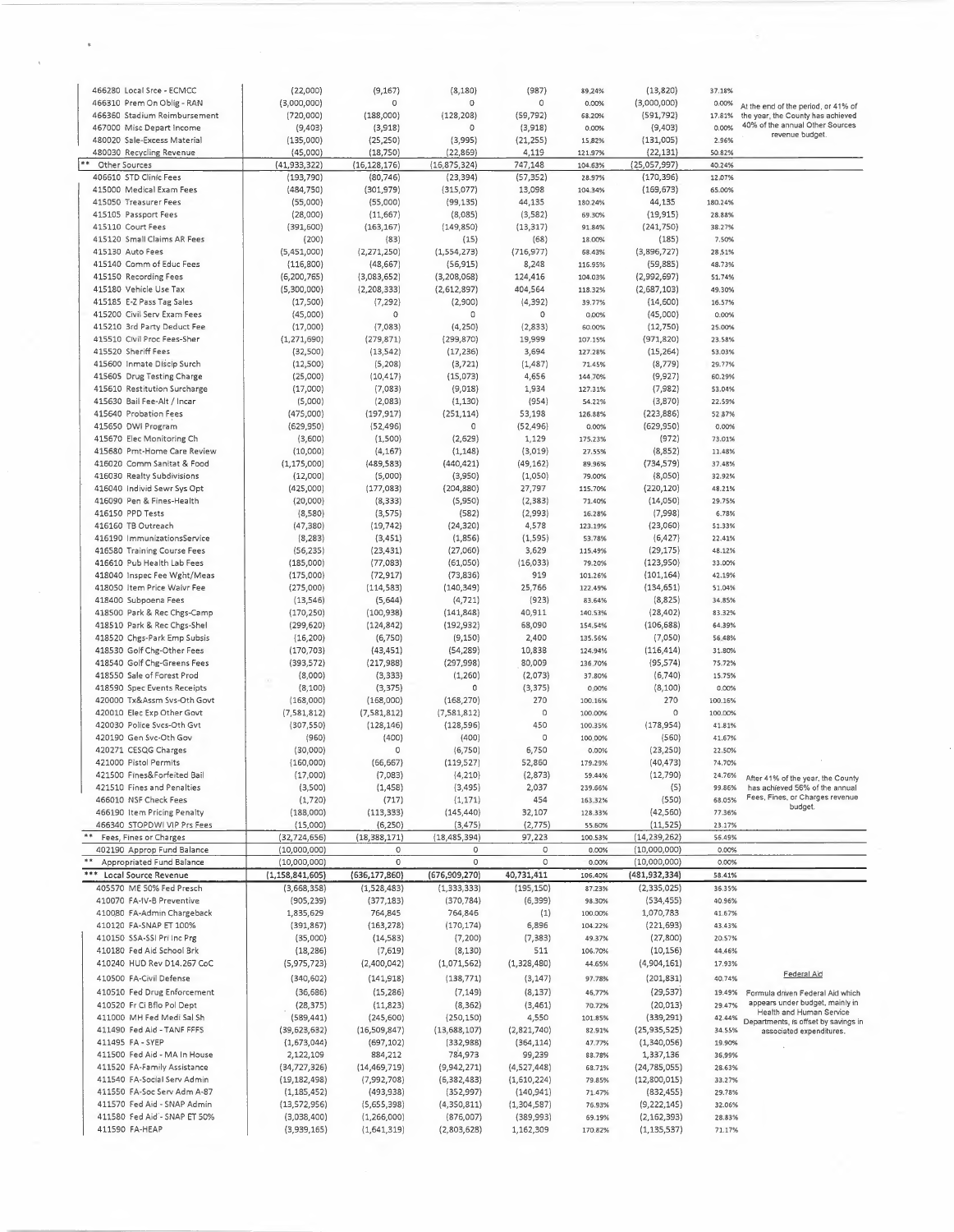| 411610 FA-Serv/Recipients    | (5,310,745)     | (2,212,810)     | (1,016,726)     | (1, 196, 084)  | 45.95%     | (4, 294, 019)   | 19.14%    |                                                                                     |
|------------------------------|-----------------|-----------------|-----------------|----------------|------------|-----------------|-----------|-------------------------------------------------------------------------------------|
| 411640 FA-Daycare Block Grt  | (23, 203, 076)  | (9,667,948)     | (9, 223, 332)   | (444, 617)     | 95.40%     | (13,979,744)    | 39.75%    |                                                                                     |
| 411670 FA-Refugee&Entrants   | (50, 856)       | (21, 190)       | (8,966)         | (12, 224)      | 42.31%     | (41,890)        | 17.63%    |                                                                                     |
| 411680 FA-Foster Care/Adopt  | (14, 616, 248)  | (6,090,103)     | (5,341,407)     | (748, 697)     | 87.71%     | (9, 274, 841)   | 36.54%    |                                                                                     |
| 411690 FA-IV-D Incentives    | (426, 359)      | (177, 650)      | (192, 400)      | 14,750         | 108.30%    | (233,959)       | 45.13%    |                                                                                     |
| 411700 FA-TANF Safety Net    | (564, 749)      | (235, 312)      | (112, 512)      | (122, 800)     | 47.81%     | (452, 237)      | 19.92%    |                                                                                     |
| 411780 Fed Aid-Medicaid Adm  | (123, 643)      | (51, 518)       | (51, 518)       | 0              | 100.00%    | (72, 125)       | 41.67%    |                                                                                     |
| 412000 FA-School Lunch Prog  |                 |                 |                 | 829            | 106.85%    |                 | 44.52%    | After 41% of the year, the County<br>has achieved 34% of the budgeted               |
|                              | (29,056)        | (12, 107)       | (12, 936)       |                |            | (16, 120)       |           | Federal revenue.                                                                    |
| 414000 Federal Aid           | (82, 733)       | (34, 472)       | (20, 089)       | (14, 383)      | 58.28%     | (62, 644)       | 24.28%    |                                                                                     |
| 414010 Federal Aid - Other   | (6, 375)        | (2,656)         | 0               | (2,656)        | 0.00%      | (6, 375)        | 0.00%     |                                                                                     |
| 414020 Misc Federal Aid      | (45, 857)       | (19, 107)       | (26,900)        | 7,793          | 140.79%    | (18, 957)       | 58.66%    |                                                                                     |
| 414030 FMAP Revenue          | 0               | 0               | (698,511)       | 698,511        | 0.00%      | 698,511         | 0.00%     |                                                                                     |
| *** Federal Revenue          | (169, 434, 009) | (70, 507, 661)  | (57, 250, 384)  | (13, 257, 277) | 81.20%     | (112, 183, 625) | 33.79%    |                                                                                     |
| 405000 State Aid Fr Da Sal   | (77, 682)       | (32, 368)       | (15, 536)       | (16, 832)      | 48.00%     | (62, 146)       | 20.00%    |                                                                                     |
| 405010 St Re Indigent Care   | (30,000)        | (12,500)        | (44, 984)       | 32,484         | 359.87%    | 14,984          | 149.95%   | <b>State Aid</b>                                                                    |
| 405060 State Aid - NYSERDA   | (75, 603)       | (75, 603)       | (75, 603)       | (0)            | 100.00%    | $\{O\}$         | 100.00%   | Overall benefit of \$45.2 million due to                                            |
| 405170 SA-Crt Fac Incen Aid  | (2, 222, 863)   | (926, 193)      | (739, 762)      | (186, 430)     | 79.87%     | (1,483,101)     | 33.28%    | elimination by NYS in their SFY 21-22                                               |
| 405190 StAid-Octane Testing  | (30,000)        | (12,500)        | (10,079)        | (2, 421)       | 80.64%     | (19, 921)       | 33.60%    | Budget of withholding a 20% portion of                                              |
| 405500 SA-Spec Need Presch   | (31, 460, 139)  | (13, 108, 391)  | (15,696,792)    | 2,588,401      | 119.75%    | (15, 763, 347)  | 49.89%    | County State Aid payments and also due                                              |
| 405520 SA-NYS DOH EI Serv    | (4,032,801)     | (1,680,334)     | (1,424,974)     | (255, 360)     | 84.80%     | (2,607,827)     | 35.33%    | to payments received in 2021 for SFY 20-<br>21 witholdings which occurred in 2020.  |
| 405530 SA-Admin Preschool    | (378, 836)      | (157, 848)      | (382, 725)      | 224,877        | 242.46%    | 3,889           | 101.03%   | The gross 2021 benefit is \$ 38.3 million                                           |
| 405540 SA-Art VI-P H Work    | (1,832,215)     | (763, 423)      | (807, 297)      | 43,874         | 105.75%    | (1,024,918)     | 44.06%    | for budgeted 2021 revenue losses and                                                |
| 405560 SA-NYS DOH EI Admin   | (454, 155)      | (189, 231)      | (289, 281)      | 100,050        | 152.87%    | (164, 874)      | 63.70%    | another \$7.3 million relating to the 2021                                          |
| 405590 SA-Medicaid El Admin  |                 |                 |                 | 0              | 100.00%    |                 | 41.67%    | return of withholdings which occurred in                                            |
|                              | (123, 643)      | (51, 518)       | (51, 518)       |                |            | (72, 125)       |           | 2020. \$ 9.3 million of this benefit was<br>used as a funding source for additional |
| 405595 SA-Med Anti Fraud     | (425, 360)      | (177, 233)      | (181,995)       | 4,762          | 102.69%    | (243, 365)      | 42.79%    | 2021 pay as you capital project work. The                                           |
| 406000 SA-Fr Prob Serv       | (1, 181, 952)   | (492, 480)      | (492, 480)      | 0              | 100.00%    | (689, 472)      | 41.67%    | remaining unutilized positive variance                                              |
| 406010 SA-Fr Nav Law Enforc  | (80, 500)       | (33,542)        | 72,751          | (106, 293)     | $-216.90%$ | (153, 251)      | $-90.37%$ | through May 2021 is \$36.3 million.                                                 |
| 406020 SA-Snomob Lw Enforc   | (20,000)        | (8, 333)        | 0               | (8, 333)       | 0.00%      | (20,000)        | 0.00%     |                                                                                     |
| 406500 Refugee Hith Assment  | (91,041)        | (37,934)        | (14, 191)       | (23, 742)      | 37.41%     | (76, 850)       | 15.59%    |                                                                                     |
| 406550 Emerg Med Training    | (358, 655)      | (149, 440)      | (139, 895)      | (9, 545)       | 93.61%     | (218, 760)      | 39.01%    |                                                                                     |
| 406560 SA-Art VI-PubHlthLab  | (2, 291, 936)   | (954, 973)      | (1,087,119)     | 132,146        | 113.84%    | (1, 204, 817)   | 47.43%    |                                                                                     |
| 406810 SA-Foren Mntl Hea Sr  | (2,842,867)     | (1, 184, 528)   | (974, 427)      | (210, 101)     | 82.26%     | (1,868,440)     | 34.28%    |                                                                                     |
| 406830 SA-Mental Health II   | (28,928,895)    | (11,951,809)    | (11,964,578)    | 12,769         | 100.11%    | (16,964,317)    | 41.36%    |                                                                                     |
| 406860 State Aid - OASAS     | (11, 717, 076)  | (4, 772, 972)   | (4,675,149)     | (97, 823)      | 97.95%     | (7,041,927)     | 39.90%    |                                                                                     |
| 406880 State Aid - OPWDD     | (526, 325)      | (219, 302)      | (219, 302)      | (0)            | 100.00%    | (307, 023)      | 41.67%    |                                                                                     |
| 406890 Handpd Park Surch     | (25,500)        | (10, 625)       | (3,926)         | (6,699)        | 36.95%     | (21, 574)       | 15.40%    |                                                                                     |
| 407500 SA-MA In House        |                 | 884,212         | 1,015,650       | (131, 438)     | 114.87%    | 1,106,459       | 47.86%    |                                                                                     |
|                              | 2,122,109       |                 |                 |                |            |                 | 0.00%     |                                                                                     |
| 407510 SA-Spec Need Adult    | (2, 310)        | (963)           | 0               | (963)          | 0.00%      | (2,310)         |           |                                                                                     |
| 407520 SA-Family Assistance  | $\circ$         | 0               | (9,979)         | 9,979          | 0.00%      | 9,979           | 0.00%     |                                                                                     |
| 407540 SA-Soc Serv Admin     | (32,907,805)    | (13, 711, 585)  | (11,695,522)    | (2,016,064)    | 85.30%     | (21, 212, 283)  | 35.54%    |                                                                                     |
| 407580 SA-Sch Breakfst Prog  | (842)           | (351)           | (364)           | 13             | 103.75%    | (478)           | 43.23%    |                                                                                     |
| 407590 SA-School Lunch Prog  | (494)           | (206)           | (215)           | 9              | 104.46%    | (279)           | 43.52%    |                                                                                     |
| 407600 SA-Sec Det Other Co   | (707,080)       | (294, 617)      | (738, 359)      | 443,743        | 250.62%    | 31,279          | 104.42%   |                                                                                     |
| 407610 SA-Sec Det Loc Yth    | (4,064,316)     | (1,693,465)     | (2, 263, 000)   | 569,535        | 133.63%    | (1,801,316)     | 55.68%    |                                                                                     |
| 407615 SA-Non-Sec Loc Yth    | 0               | 0               | (114, 607)      | 114,607        | 0.00%      | 114,607         | 0.00%     |                                                                                     |
| 407625 SA-Raise the Age      | (6,832,520)     | (2,837,453)     | (3,364,468)     | 527,015        | 118.57%    | (3,468,052)     | 49.24%    |                                                                                     |
| 407630 SA-Safety Net Assist  | (8,694,262)     | (3,622,609)     | (3,567,080)     | (55, 529)      | 98.47%     | (5, 127, 182)   | 41.03%    |                                                                                     |
| 407640 SA-Emrg Assist/Adult  | (600, 572)      | (250, 238)      | (120, 685)      | (129, 553)     | 48.23%     | (479, 887)      | 20.10%    |                                                                                     |
| 407650 SA-Foster Care/Adopt  | (23, 252, 617)  | (7,688,590)     | (6,855,102)     | (833, 489)     | 89.16%     | (16, 397, 515)  | 29.48%    |                                                                                     |
| 407670 SA-EAF Prev POS       | (5,704,692)     | (2,376,955)     | (634, 545)      | (1,742,410)    | 26.70%     | (5,070,147)     | 11.12%    |                                                                                     |
| 407680 SA-Serv Fr Recipnts   | (4,997,798)     | (2,513,977)     | (4,340,346)     | 1,826,369      | 172.65%    | (657, 452)      | 86.85%    |                                                                                     |
|                              |                 |                 | 0               |                | 0.00%      | (141,800)       | 0.00%     |                                                                                     |
| 407710 SA-Legal Serv/Disab   | (141,800)       | (59,083)        |                 | (59,083)       |            |                 |           |                                                                                     |
| 407720 SA-Handicapped Child  | (230, 943)      | (96, 226)       | 0               | (96, 226)      | 0.00%      | (230, 943)      | 0.00%     |                                                                                     |
| 407730 State Aid - Burials   | (1,034)         | (431)           | 0               | (431)          | 0.00%      | (1,034)         | 0.00%     |                                                                                     |
| 407740 SA-Veterns Srv Agenc  | (50,000)        | $\circ$         | 0               | 0              | 0.00%      | (50,000)        | 0.00%     |                                                                                     |
| 407780 SA-Daycare Block Grt  | (4,784,039)     | (1,993,350)     | (822, 366)      | (1, 170, 984)  | 41.26%     | (3,961,673)     | 17.19%    |                                                                                     |
| 407785 SA-WDI Enrollment     | 0               | O               | (119, 640)      | 119,640        | 0.00%      | 119,640         | 0.00%     |                                                                                     |
| 407795 State Aid - Code Blue | (406, 428)      | (169, 345)      | (345, 104)      | 175,759        | 203.79%    | (61, 324)       | 84.91%    |                                                                                     |
| 408000 SA-Youth Progs        | (22, 275)       | (9, 281)        | (20, 549)       | 11,268         | 221.41%    | (1, 726)        | 92.25%    |                                                                                     |
| 408020 Youth-Reimb Programs  | (784, 495)      | (326, 873)      | (386, 870)      | 59,997         | 118.35%    | (397, 625)      | 49.31%    |                                                                                     |
| 408030 Yth-Runaway Adv Prog  | (34, 327)       | (14, 303)       | (21, 282)       | 6,979          | 148,80%    | (13,045)        | 62.00%    |                                                                                     |
| 408040 Yth-Runway Reim Prog  | (34, 328)       | (14, 303)       | (3,783)         | (10, 520)      | 26.45%     | (30, 545)       | 11.02%    |                                                                                     |
| 408050 Yth-Homeless Adv Prg  | (72, 656)       | (30, 273)       | (44, 874)       | 14,601         | 148.23%    | (27, 782)       | 61.76%    |                                                                                     |
| 408060 Yth-Homeless Reim Pr  | (51,086)        | (21, 286)       | (3,594)         | (17,692)       | 16.88%     | (47, 492)       | 7.04%     |                                                                                     |
| 408065 Yth-Supervision       | (840,000)       | (350,000)       | (384, 653)      | 34,653         | 109.90%    | (455, 347)      | 45.79%    |                                                                                     |
| 408530 SA-Crim Justice Prog  |                 |                 | (235, 662)      | (26, 034)      | 90.05%     | (436, 409)      | 35.07%    |                                                                                     |
|                              | (672,071)       | (261, 696)      |                 |                |            |                 |           | \$4,068,952 of unbudgeted NYS                                                       |
| 409000 State Aid Revenues    | (238,075)       | (134, 380)      | (272, 814)      | 138,433        | 203.02%    | 34,739          | 114.59%   | Discovery Aid received in April.                                                    |
| 409010 State Aid - Other     | (185, 532)      | (185, 532)      | (4,305,964)     | 4,120,432      | 2320.87%   | 4,120,432       | 2320.87%  |                                                                                     |
| 409020 SA-Misc               | (27, 564)       | (11, 485)       | (17, 650)       | 6,165          | 153.68%    | (9, 914)        | 64.03%    |                                                                                     |
| 409030 SA-Main-Lieu of Rent  | (157, 578)      | (65, 658)       | (83, 732)       | 18,075         | 127.53%    | (73, 846)       | 53.14%    |                                                                                     |
| 409050 SA-Revenue Offset     | 28,980,000      | 28,980,000      | 0               | 28,980,000     | 0.00%      | 28,980,000      | 0.00%     |                                                                                     |
| *** State Revenue            | (154, 605, 474) | (45, 873, 382)  | (78, 976, 022)  | 33,102,640     | 172.16%    | (75, 629, 452)  | 51.08%    |                                                                                     |
| 450000 Interfnd Rev Non-Sub  | (636, 037)      | (636,037)       | (643,934)       | 7,897          | 101.24%    | 7,897           | 101.24%   |                                                                                     |
| 486010 Resid Equity Tran-In  | (29, 746)       | (29, 746)       | (29, 747)       | 1              | 100.00%    | $\,1$           | 100.00%   |                                                                                     |
| *** Interfund Revenue        | (665, 783)      | (665, 783)      | (673, 681)      | 7,898          | 101.19%    | 7,898           | 101.19%   |                                                                                     |
| **** County Revenue          | (1,483,546,871) | (753, 224, 686) | (813, 809, 357) | 60,584,671     | 108.04%    | (669, 737, 513) | 54.86%    |                                                                                     |

 $\sim$ 

 $\label{eq:reduced} \begin{split} \mathbf{a}^{(1)}_{\mathbf{a}} & = \mathbf{a}^{(1)}_{\mathbf{a}} \mathbf{a}^{(1)}_{\mathbf{a}} \\ & = \mathbf{a}^{(1)}_{\mathbf{a}} \mathbf{a}^{(1)}_{\mathbf{a}} \mathbf{a}^{(1)}_{\mathbf{a}} \mathbf{a}^{(1)}_{\mathbf{a}} \mathbf{a}^{(1)}_{\mathbf{a}} \mathbf{a}^{(1)}_{\mathbf{a}} \mathbf{a}^{(1)}_{\mathbf{a}} \mathbf{a}^{(1)}_{\mathbf{a}} \mathbf{a}^{(1)}_{\mathbf{$ 

 $\overline{\phantom{a}}$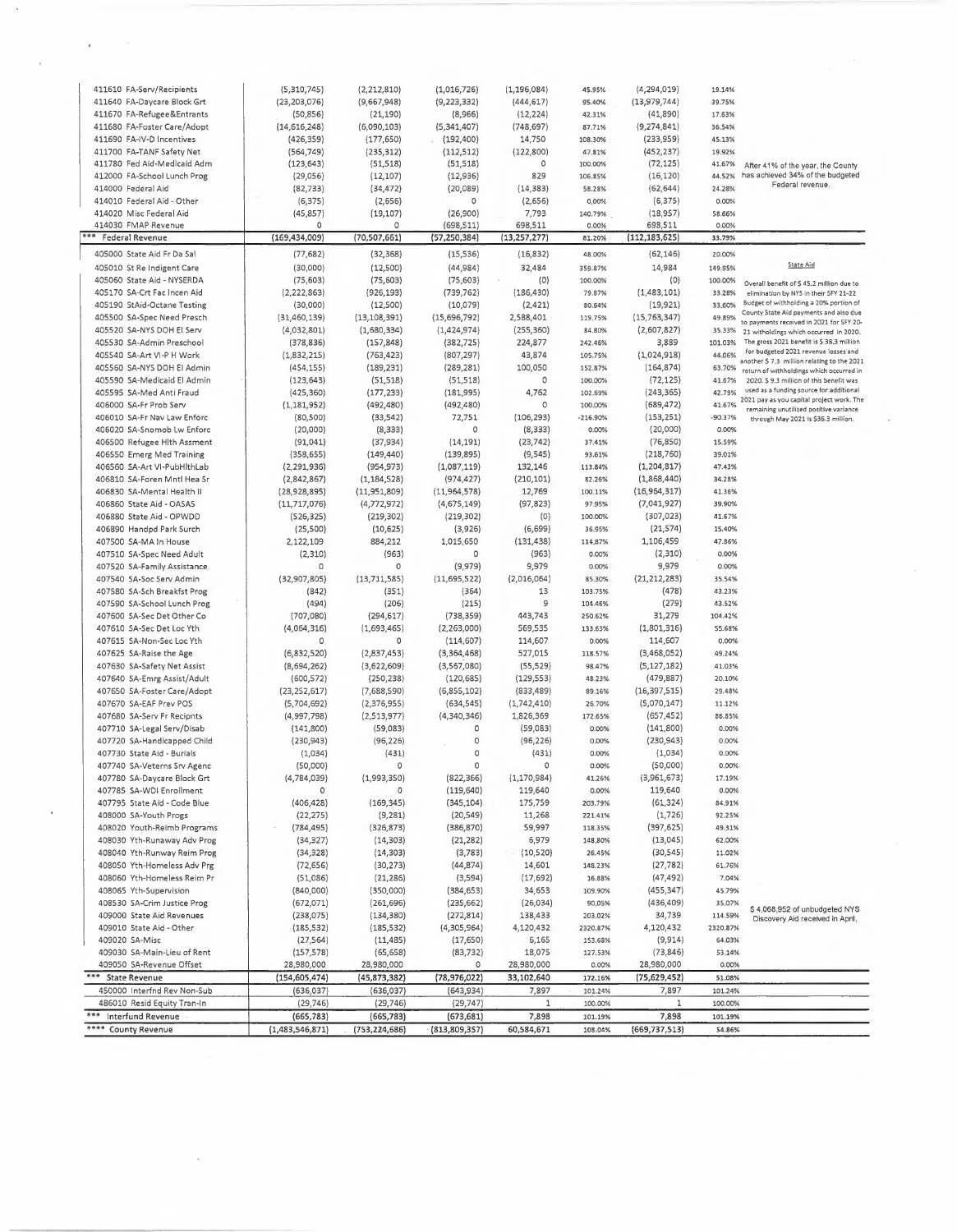| Expense                                              |                           |                         |                         |                       |                  |                             |                  |                                                                      |
|------------------------------------------------------|---------------------------|-------------------------|-------------------------|-----------------------|------------------|-----------------------------|------------------|----------------------------------------------------------------------|
| 500000 Full Time - Salaries                          | 218,736,586               | 89,878,038              | 84,036,127              | 5,841,910             | 93.50%           | 134,700,459                 | 38.42%           |                                                                      |
| 500010 Part Time - Wages                             | 3,279,061                 | 1,225,611               | 934,293                 | 291,318               | 76.23%           | 2,344,768                   | 28.49%           | After 41% of the year,<br>the County has spent 38%                   |
| 500020 Regular PT - Wages                            | 1,415,266                 | 580,697                 | 463,288                 | 117,409               | 79.78%           | 951,978                     | 32.74%           | of budgeted salaries.                                                |
| 500030 Seasonal - Wages                              | 912,836                   | 375,997                 | 103,115                 | 272,882               | 27.42%           | 809,721                     | 11.30%           |                                                                      |
| Salaries                                             | 224,343,749               | 92,060,343              | 85,536,823              | 6,523,520             | 92.91%           | 138,806,926                 | 38.13%           |                                                                      |
| 500300 Shift Differential                            | 1,623,046                 | 669,945                 | 660,953                 | 8,992                 | 98.66%           | 962,093                     | 40.72%           |                                                                      |
| 500320 Uniform Allowance                             | 912,350                   | 382,333                 | 215,250                 | 167,083               | 56.30%           | 697,100                     | 23.59%           | At the end of May, overtime is<br>showing a negative variance of     |
| 500330 Holiday Worked                                | 1,847,157                 | 764,710                 | 852,987                 | (88, 277)             | 111.54%          | 994,170                     | 46.18%           | S965K.                                                               |
| 500340 Line-up Pay                                   | 2,552,179                 | 1,051,243               | 921,233                 | 130,009               | 87.63%           | 1,630,946                   | 36.10%           |                                                                      |
| 500350 Other Employee Pymts                          | 1,730,485                 | 713,669                 | 543,240                 | 170,429               | 76.12%           | 1,187,245                   | 31.39%           |                                                                      |
| 501000 Overtime                                      | 13,127,215                | 6,103,591               | 7,068,184               | (964, 593)            | 115.80%          | 6,059,031                   | 53.84%           |                                                                      |
| Non-Salaries                                         | 21,792,432                | 9,685,491               | 10,261,848              | (576, 357)            | 105.95%          | 11,530,584                  | 47.09%           |                                                                      |
| 504990 Reductions Per Srv                            | (3,665,142)               | (1,494,209)             | 0                       | (1,494,209)           | 0.00%            | (3,665,142)                 | 0.00%            |                                                                      |
| **<br>Countywide Adjustments                         | (3,665,142)               | (1,494,209)             | $\circ$                 | (1,494,209)           | 0.00%            | (3,665,142)                 | 0.00%            |                                                                      |
| ***<br><b>Personnel Related Expense</b>              | 242,471,039               | 100,251,625             | 95,798,671              | 4,452,954             | 95.56%           | 146,672,368                 | 39.51%           |                                                                      |
| 502000 Fringe Benefits                               | 125,254,771               | 51,595,527              | (1, 493)                | 51,597,020            | 0.00%            | 125,256,264                 | 0.00%            |                                                                      |
| 502010 Employer FICA                                 | 0                         | 0                       | 5,736,243               |                       | 0.00%            | (5,736,243)                 | 0.00%            |                                                                      |
| 502020 Empler FICA-Medicare                          | 0                         | $\circ$                 |                         | (5,736,243)           |                  |                             |                  | All departmental Fringe Benefit<br>expense is budgeted in account    |
| 502030 Employee Health Ins                           | O                         | $\circ$                 | 1,336,179               | (1, 336, 179)         | 0.00%            | (1, 336, 179)               | 0.00%            | 502000. Actual expense is recorded                                   |
|                                                      |                           |                         | 15,076,093              | (15,076,093)          | 0.00%            | (15,076,093)                | 0.00%            | at the detailed level indicated. The                                 |
| 502040 Dental Plan                                   | O                         | $\circ$                 | 475,860                 | (475, 860)            | 0.00%            | (475, 860)                  | 0.00%            | exception is the budget for Workers                                  |
| 502050 Workers' Compensation                         | 12,024,377                | 4,952,841               | 5,098,989               | (146, 149)            | 102.95%          | 6,925,388                   | 42.41%           | Compensation and ECMC legacy<br>related expense.                     |
| 502060 Unemployment Ins                              | 0                         | 0                       | (702, 455)              | 702,455               | 0.00%            | 702,455                     | 0.00%            |                                                                      |
| 502070 Hosp & Med-Retirees'                          | 2,184,480                 | 910,200                 | 11,217,351              | (10, 307, 151)        | 1232.41%         | (9,032,871)                 | 513.50%          |                                                                      |
| 502090 Hlth Ins Waiver                               | 0                         | $\Omega$                | 679,624                 | (679, 624)            | 0.00%            | (679, 624)                  | 0.00%            |                                                                      |
| 502100 Retirement                                    | $\Omega$                  | $\circ$                 | 13,010,305              | (13,010,305)          | 0.00%            | (13,010,305)                | 0.00%            | After 41% of the year, the County                                    |
| 502130 Wkrs Cmp Otr Fd Reim                          | (9,744,568)               | (4,013,788)             | (2,453,702)             | (1,560,085)           | 61.13%           | (7, 290, 866)               | 25.18%           | has spent 38% of the total budgeted                                  |
| 502140 3rd Party Recoveries                          | (1, 424, 032)             | (586, 559)              | (883, 634)              | 297,075               | 150.65%          | (540, 398)                  | 62.05%           | Fringe Benefit expense.                                              |
| *** Fringe Benefit Total                             | 128,295,028               | 52,858,221              | 48,589,361              | 4,268,861             | 91.92%           | 79,705,667                  | 37.87%           |                                                                      |
| 505000 Office Supplies                               | 1,067,291                 | 376,617                 | 197,117                 | 179,500               | 52.34%           | 870,173                     | 18.47%           |                                                                      |
| 505200 Clothing Supplies                             | 507,881                   | 224,589                 | 155,982                 | 68,606                | 69.45%           | 351,899                     | 30.71%           |                                                                      |
| 505400 Food & Kitchen Supp                           | 1,626,325                 | 473,067                 | 430,828                 | 42,239                | 91.07%           | 1,195,497                   | 26.49%           |                                                                      |
| 505600 Auto Tr & Hvy Eq Sup                          |                           |                         | 502,460                 | 708,975               |                  |                             |                  |                                                                      |
|                                                      | 1,894,082                 | 1,211,435               |                         |                       | 41.48%           | 1,391,623                   | 26.53%           |                                                                      |
| 505800 Medical & Hlth Supp                           | 2,819,900                 | 559,790                 | 327,566                 | 232,224               | 58.52%           | 2,492,333                   | 11.62%           |                                                                      |
| 506200 Maintenance & Repair                          | 2,280,703                 | 1,093,280               | 740,336                 | 352,944               | 67.72%           | 1,540,367                   | 32.46%           |                                                                      |
| 506400 Highway Supplies                              | 2,000                     | 0                       | 0                       | $\Omega$              | 0.00%            | 2,000                       | 0.00%            |                                                                      |
| 507000 E-Z Pass Supplies                             | 14,700                    | 6,125                   | 0                       | 6,125                 | 0.00%            | 14,700                      | 0.00%            |                                                                      |
| Supplies and Repairs                                 | 10,212,882                | 3,944,903               | 2,354,289               | 1,590,614             | 59.68%           | 7,858,593                   | 23.05%           |                                                                      |
| 555000 General Liability                             | 3,432,518                 | 1,041,000               | (1)                     | 1,041,001             | 0.00%            | 3,432,519                   | 0.00%            |                                                                      |
| 555010 Settlmts/Jdgmnts-Lit                          | 0                         | 0                       | 83,770                  | (83, 770)             | 0.00%            | (83,770)                    | 0.00%            |                                                                      |
| 555020 Travel & Mileage-Lit                          | $\circ$                   | $\Omega$                | 11                      | (11)                  | 0.00%            | (11)                        | 0.00%            |                                                                      |
| 555030 Litig & Rel Disburs.                          | $\circ$                   | $\circ$                 | 22,646                  | (22, 646)             | 0.00%            | (22, 646)                   | 0.00%            |                                                                      |
| 555040 Expert/Cons Fees-Lit                          | $\Omega$                  | $\circ$                 | 208,904                 | (208, 904)            | 0.00%            | (208, 904)                  | 0.00%            |                                                                      |
| 555050 Insurance Premiums                            | 19,400                    | 8,083                   | 627,746                 | (619, 662)            | 7765.93%         | (608, 346)                  | 3235.80%         | Risk Retention expense is budgeted<br>in account 555000 while actual |
| <b>Risk Retention</b>                                | 3,451,918                 | 1,049,083               | 943,076                 | 106,008               | 89.90%           | 2,508,842                   | 27.32%           | expense is recorded at a detailed                                    |
| 510000 Local Mileage Reimb                           | 1,071,590                 | 446,496                 | 287,453                 | 159,043               | 64.38%           | 784,137                     | 26.82%           | level in the accounts indicated. In                                  |
| 510100 Out Of Area Travel                            | 453,161                   | 139,516                 | 27,600                  | 111,916               | 19.78%           | 425,561                     | 6.09%            | total Risk Retention is on budget for                                |
| 510200 Training And Educat                           | 543,916                   | 284,913                 | 260,130                 | 24,783                | 91.30%           | 283,786                     | 47,83%           | the period.                                                          |
| 511000 Control Board Expense                         | 504,000                   | 210,000                 | 183,821                 | 26,179                | 87.53%           | 320,179                     | 36.47%           |                                                                      |
| 515000 Utility Charges                               | 2,741,416                 | 1,142,744               | 1,345,782               | (203, 039)            | 117.77%          | 1,395,634                   | 49.09%           |                                                                      |
| 516040 DSS Trng & Edu Pro                            | 1,501,950                 | 625,813                 | 625,813                 | $\circ$               | 100.00%          | 876,138                     | 41.67%           |                                                                      |
|                                                      |                           |                         |                         |                       |                  |                             |                  |                                                                      |
| 530000 Other Expenses                                | 5,021,312                 | 852,173                 | 480,237                 | 371,937               | 56.35%           | 4,541,075                   | 9.56%            |                                                                      |
| 530010 Chargebacks                                   | 1,494,900                 | 622,875                 | 489,282                 | 133,593               | 78.55%           | 1,005,618                   | 32.73%           |                                                                      |
| 530030 Pivot Wage Subsidies                          | 2,805,679                 | 1,234,012               | 1,178,620               | 55,391                | 95.51%           | 1,627,058                   | 42.01%           |                                                                      |
| 545000 Rental Charges                                | 9,845,745                 | 3,899,169               | 3,692,239               | 206,930               | 94.69%           | 6,153,505                   | 37.50%           |                                                                      |
| $**$<br>Other                                        | 29,435,586                | 10,506,793              | 9,514,053               | 992,740               | 90.55%           | 19,921,534                  | 32.32%           |                                                                      |
| Non Profit Purchase of Servic                        | 104,338,507               | 43,129,864              | 41,213,304              | 1,916,559             | 95.56%           | 63,125,203                  | 39.50%           |                                                                      |
| Professional Srvs Contracts a                        | 40,592,936                | 15,774,934              | 14,764,383              | 1,010,551             | 93.59%           | 25,828,554                  | 36.37%           |                                                                      |
| 516050 Dept Payments-ECMCC                           | 7,337,548                 | 4,193,478               | 4,233,843               | (40, 364)             | 100.96%          | 3,103,705                   | 57.70%           |                                                                      |
| 516051 ECMCC Drug & Alcohol                          | 397,493                   | 165,622                 | 164,208                 | 1,414                 | 99.15%           | 233,285                     | 41.31%           |                                                                      |
| <b>ECMCC Payments</b>                                | 7,735,041                 | 4,359,100               | 4,398,050               | (38,950)              | 100.89%          | 3,336,991                   | <b>S6.86%</b>    |                                                                      |
| 516060 Sales Tax Loc Gov 3%                          | 316,149,457               | 126,457,196             | 143,257,378             | (16,800,182)          | 113.29%          | 172,892,079                 | 45.31%           |                                                                      |
| 516070 Flat Dist from 1%                             | 12,500,000                | 12,500,000              | 12,500,000              | 0                     | 100.00%          | 0                           | 100.00%          |                                                                      |
| 520030 NFTA-Share Sales Tax                          | 20,361,690                | 8,144,403               | 9,226,423               | (1,082,020)           | 113.29%          | 11,135,268                  | 45.31%           |                                                                      |
| Sales Tax to Local Government                        | 349,011,147               | 147,101,599             | 164,983,801             | (17,882,202)          | 112.16%          | 184,027,346                 | 47.27%           |                                                                      |
| $\pm\pm$<br>Contractual                              | 518,327,971               | 215,910,193             | 230,904,234             | (14,994,041)          | 106.94%          | 287,423,737                 | 44.55%           |                                                                      |
| 561410 Lab & Tech Eqt                                | 2,188,029                 | 758,167                 | 741,578                 | 16,589                | 97.81%           | 1,446,450                   | 33.89%           |                                                                      |
| 561420 Office Furn & Fixt                            | 366,981                   | 222,960                 | 141,063                 | 81,896                | 63.27%           | 225,917                     | 38.44%           |                                                                      |
| 561430 Bldg Grs & Hvy Eq                             |                           |                         |                         |                       |                  |                             |                  |                                                                      |
|                                                      | 28,328                    | 23,661                  | 21,191                  | 2,470                 | 89.56%           | 7,137                       | 74.81%           |                                                                      |
| 561440 Motor Vehicles<br>**                          | 206,504                   | 74,164                  | 46,925                  | 27,239                | 63.27%           | 159,579                     | 22.72%           |                                                                      |
| Equipment                                            | 2,789,841                 | 1,078,952               | 950,758                 | 128,194               | 88.12%           | 1,839,083                   | 34.08%           |                                                                      |
| 559000 County Share - Grants                         | 8,476,759                 | 706,685                 | 699,722                 | 6,963                 | 99.01%           | 7,777,037                   | 8.25%            |                                                                      |
| 570020 Interfund - Road                              | 13,080,868                | 5,733,414               | 5,733,414               | 0                     | 100.00%          | 7,347,454                   | 43.83%           |                                                                      |
| 570025 InterFd Co Share 911                          | 4,089,578                 | 1,856,814               | 1,870,477               | (13, 663)             | 100.74%          | 2,219,101                   | 45.74%           |                                                                      |
| 570030 Interfund-ECC Sub                             | 18,084,317                | 18,084,317              | 18,084,317              | 0                     | 100,00%          | 0                           | 100.00%          |                                                                      |
| 570050 InterFund Trans-Cap                           | 6,057,524                 | 6,057,524               | 6,057,523               | $\mathbf{1}$          | 100,00%          | $\mathbf 1$                 | 100.00%          |                                                                      |
|                                                      |                           | 0                       | $\circ$                 | 0                     | 0,00%            | 2,000                       | 0.00%            |                                                                      |
| 575000 Interfnd Exp Non-Sub                          | 2,000                     |                         |                         |                       |                  | 2,351,673                   | 35.57%           |                                                                      |
| 575040 I/F Expense-Utility                           | 3,650,089                 | 1,341,353               | 1,298,416               | 42,937                | 96.80%           |                             |                  |                                                                      |
| 570035 IF Tran-COVID-19 Res                          | 5,070,900                 | 2,220,794               | 2,220,794               | 0                     | 100.00%          | 2,850,106                   | 43,79%           |                                                                      |
| Interfund Expense                                    |                           |                         |                         |                       |                  |                             |                  |                                                                      |
| ×<br>910200 ID Budget Services                       | 58,512,035<br>0           | 36,000,900<br>0         | 35,964,662              | 36,238<br>0           | 99.90%           | 22,547,373                  | 61.47%           |                                                                      |
|                                                      |                           |                         | 0                       |                       | 0.00%            | 0                           | 0.00%            |                                                                      |
| 910600 ID Purchasing Srv<br>910700 ID Fleet Services | (213, 216)<br>(1,965,031) | (88, 840)<br>(806, 502) | (85, 916)<br>(618, 703) | (2,924)<br>(187, 799) | 96.71%<br>76.71% | (127, 300)<br>(1, 346, 328) | 40,30%<br>31.49% |                                                                      |

 $\mathcal{L}_\text{max}$  and  $\mathcal{L}_\text{max}$  are the second contract of the second contract of  $\mathcal{L}_\text{max}$